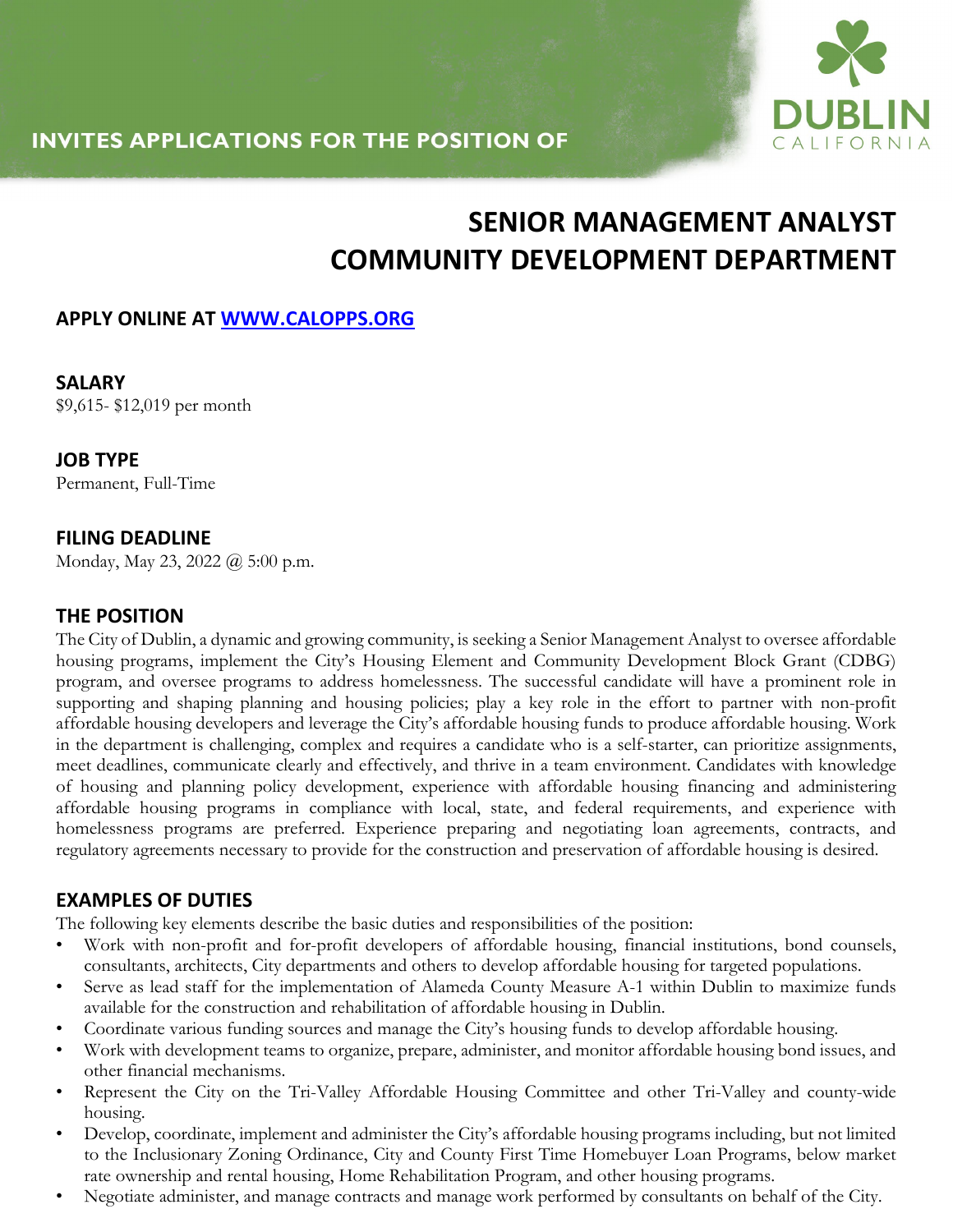- Exercise direct or technical supervision of staff.
- Respond to requests regarding City housing programs and prepare public information materials as needed to inform the public about the City's housing programs.
- Prepare necessary documents in coordination with the City Attorney, lenders, title companies, and other organizations to implement the City's housing programs.
- Establish program and capital budgets and monitor revenue sources and program expenses for the Housing Division and other divisions as assigned.
- Prepare reports for the City Council and track expenditure of City funds for housing programs.
- Participate, manage, support and implement programs to address homelessness.
- Lead and participate with City departments in implementing the CDBG program, which may include preparing and submitting grant applications.
- Annually monitor developments subject to the City's Inclusionary Zoning Regulations, including below market rate (BMR) rental and ownership units.
- Maintain files and records.
- Oversee and maintain the BMR unit portfolio database.
- Implement specific programs identified in the City's General Plan Housing Element.
- Provide data on the city's housing programs for the Housing Element Annual Progress Report to ensure compliance with State and regional housing legislation and reporting requirements.
- Oversee implementation of the City's records retention program for the Community Development Department.

# **QUALIFICATIONS**

- 1. Education: Equivalent to a Bachelor's degree from an accredited college or university with major course work in Business Administration, Finance, Geography, Planning, Public Administration, or a closely related field. A Master's degree is preferred.
- 2. Experience: A minimum of four years of progressively responsible professional experience in the field of city or regional planning or housing program management working with a non-profit housing agency, local Community Development Department, or related agency, which includes complex project management experience, implementing new construction, affordable housing assistance programs, inclusionary zoning ordinances or related planning/policy programs. Experience involving community development, medium and high-density housing, low-income residential housing, special needs housing, and programs to address homelessness is highly desirable.
- 3. Licenses, Certificates, Special Requirements: Possession of a valid California Class C Drivers' License and Certificate of Automobile Insurance for Personal Liability.

## **Knowledge of**

- Principles, practices, and techniques of housing development, development feasibility assessments, real estate proforma analysis, city and regional planning, and finance.
- Federal, State, and local laws and regulations, including HUD regulations, pertaining to land acquisition, bond issuance, zoning, housing and construction.
- Working knowledge of the types, availability and requirements of Federal and State housing programs.
- Principles and practices of contracts, regulatory agreements, development agreements and land disposition agreements; zonings applications, and urban development programs.
- Public and private financing methods for housing.
- Principles, practices and techniques of administration.
- Program development, monitoring and evaluation techniques.
- Financial record keeping and budgeting; personal computer usage and applications.
- Principles and practices of project management and negotiation.
- Principles and practices of research methods and statistical analysis.
- Personal computer operation and GIS applications.
- Principles of supervision, training and performance evaluation.
- Principles of community and public relations.
- Customer service techniques and public speaking.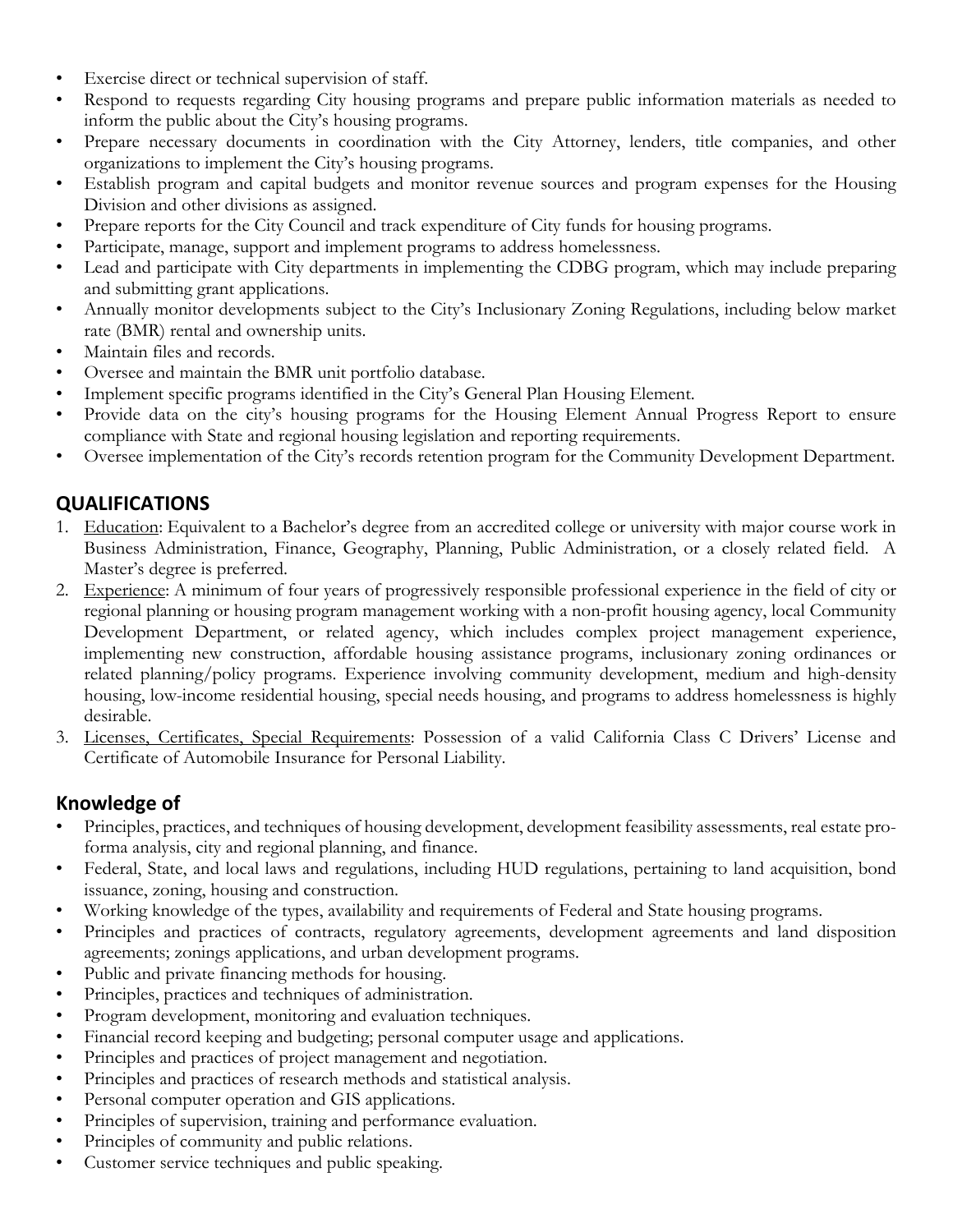# **Ability To**

- Plan, organize and coordinate the development of housing projects for lower income households.
- Manage professional service contracts with consultants.
- Prepare and monitor grant opportunities.
- Conduct economic feasibility analysis.
- Identify housing and community development needs and develop appropriate solutions.
- Analyze, solve and negotiate successful solutions to complex problems involving multiple interests of a development team, the City, landowners, and the neighboring community.
- Negotiate complex financial packages utilizing a variety of funding sources to provide affordable housing.
- Administer and coordinate property acquisitions, relocations and dispositions.
- Communicate effectively both orally and in writing.
- Prepare detailed written reports.
- Recommend actions to be taken.
- Read and interpret complex legal documents.
- Research and provide information and resources.
- Perform complex mathematical calculations.
- Keep accurate records and files.
- Develop and maintain good public relations.
- Exemplify an enthusiastic, resourceful, and effective service attitude with the public and co-workers.
- Effectively apply the required knowledge and skills in the daily performance of assigned duties.
- Work independently without supervision; stamina to work additional hours to meet deadlines and attend night meetings.

#### **BENEFITS**

The City of Dublin offers an attractive salary compensation and benefits plan in a professional, growth-oriented environment. The salary range for the **Senior Management Analyst** position is **\$9,615 – \$12,019** per month. The following benefits will complete the compensation package:

- Classic CalPERS Members  $-2.7\%$  @55; EPMC 0%; 7% Cost Sharing; Single Highest Year
- New CalPERS Members Tier effective  $1/1/13 2.0\%$  ( $\omega$ 62; 3.05 Cost Sharing; 3-Year Final Avg. Compensation
- Pay-for-Performance system available
- Choice of medical plans through PERS with the City contributing up to \$1,956.00 per month.
- Post-retirement medical provided under Government Code Section 22892(b) as established by the Public Employees' Medical and Hospital Care Act (PEMHCA) through CalPERS; PEMHCA Minimum.
- City-paid full family dental insurance
- City-paid single vision plan; optional family coverage
- IRS Section 125 plan/\$1,000 annual account seed money (HRA)
- City-paid \$50,000 term life insurance
- City-paid long-term disability insurance
- Employee Assistance Plan
- Education reimbursement program
- Wellness reimbursement program \$25 per month
- Civic Service Leave (Volunteer time off) 8 hours per fiscal year
- Fourteen paid holidays (including two floating holiday) per year
- Administrative Time Off 40 hours of administrative leave annually, with the option of being paid for up to 20 hours
- Approximately 22 days per year of General Leave in lieu of traditional sick & vacation leave; increases with longevity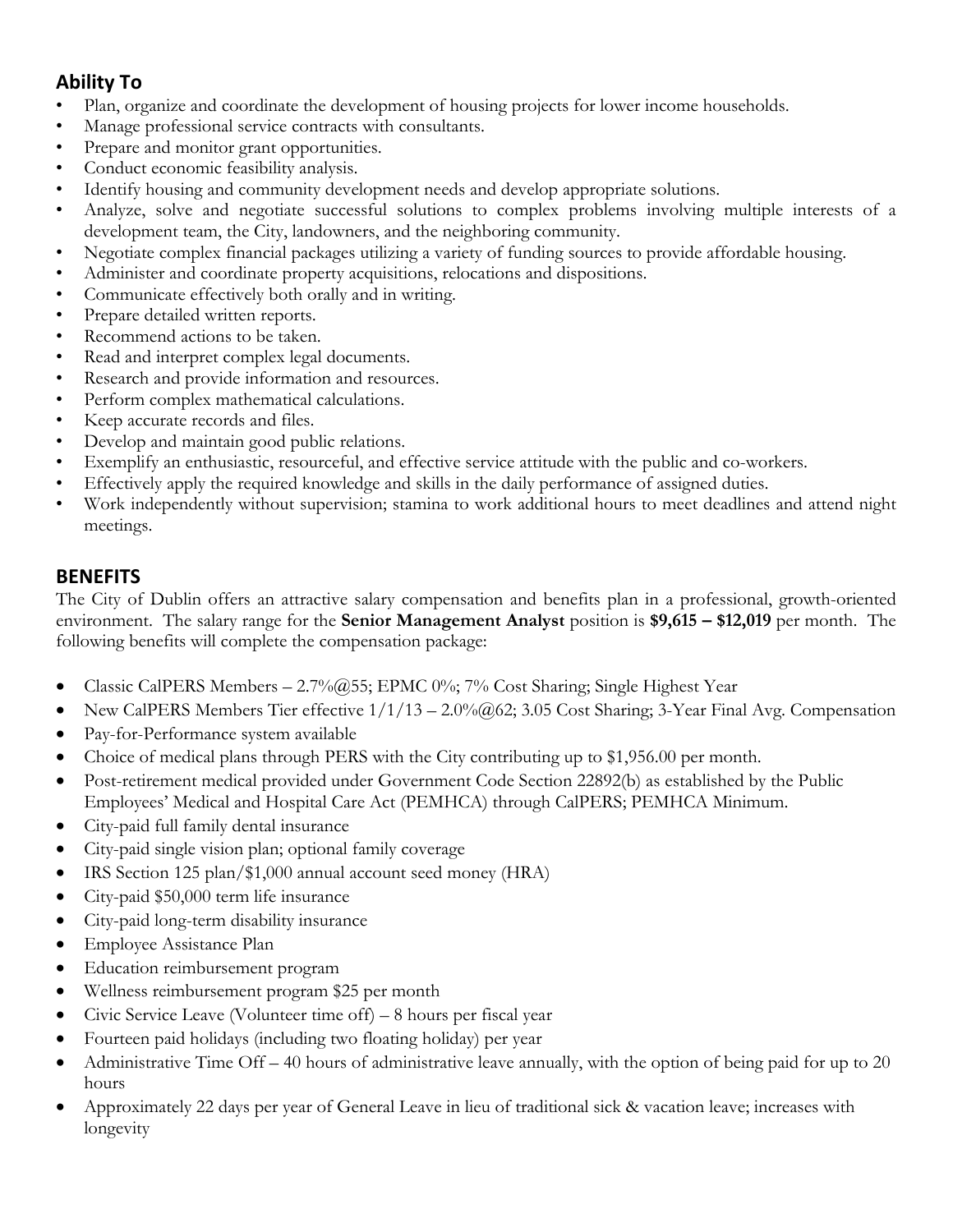In addition to the above benefits, the City offers voluntary participation in a deferred compensation program, shortterm disability program, supplemental life insurance, Dependent Care Assistance program and a credit union. The City of Dublin does not participate in the Social Security system except for a mandatory Medicare.

#### **ABOUT THE DEPARTMENT**

The City's Community Development Department is comprised of three Divisions: Building & Safety, Housing, and Planning. The Building and Safety Division is responsible for building permits, plan check and inspection services The Planning Division is directly responsible for providing Staff support to the Planning Commission and for various activities including preparing updates and amendments to the General Plan; developing ordinances for consideration by the Planning Commission and the City Council; administration of the California Environmental Quality Act; processing development applications; working on housing programs and administration and enforcement of the City's Zoning and Property Maintenance Ordinances. The Housing Division is responsible for the development, implementation and monitoring of housing programs, the General Plan Housing Element programs, and the Community Development Block Grant (CDBG) Program for the City.

## **ABOUT THE CITY**

The City of Dublin is located in eastern Alameda County, approximately 35 miles southeast of San Francisco. The City was incorporated in 1982, and has a current population of 72,589 within 15.23 square miles. Dublin's strategic "crossroad" location at the intersection of Interstate 580 and 680 and has two BART stations that have made the City freeway close and conveniently accessible from throughout the Bay Area.

#### **COMMITMENT TO COMMUNITY SERVICE**

The City of Dublin is continually striving to enhance the services provided to our customers. The City organization is committed to creating a challenging and rewarding environment in which all employees representing the City are motivated to respond to the needs of the City's customers. In setting high standards for ourselves, we take pride in:

- Being a responsive and proactive City team, in touch with the changing needs and expectations of the Dublin community.
- Providing the highest level of quality service in all City programs and activities.
- Promoting a "can do" attitude using common sense along with technical/professional knowledge.
- Being committed to high professional standards. A professional attitude encourages an objective approach to analyses of issues.
- Providing information and resources to our customers in a friendly and helpful manner.

## **THE SELECTION PROCESS**

The best qualified candidates, as determined by an initial screening of applications, will be invited to participate in an interview process which may consist of written and/or oral components. Finalists may be requested to submit personal information necessary to conduct a complete background investigation prior to a final selection by the City.

Candidates who successfully complete the interview process may be placed on an employment eligibility list. This list may be canceled at any time, without notice to candidates. All offers of employment are conditional upon the ability to provide verification of authorization to work in the United States. In addition, positions located in the Parks and/or Police Services Department are subject to a background check, including fingerprinting prior to employment.

In accordance with the Americans with Disabilities Act, the City of Dublin will make reasonable accommodations for the participation in employment, programs, and facilities. Please notify the Personnel Division at (925) 833-6605 regarding the type of reasonable accommodations needed within three days following recruitment closing date.

#### **EQUAL OPPORTUNITY EMPLOYER**

In accordance with Federal and State laws, the City of Dublin does not discriminate on the basis of race, religion, color, national origin, ancestry, handicap, disability, medical condition, marital status, sex, or age.